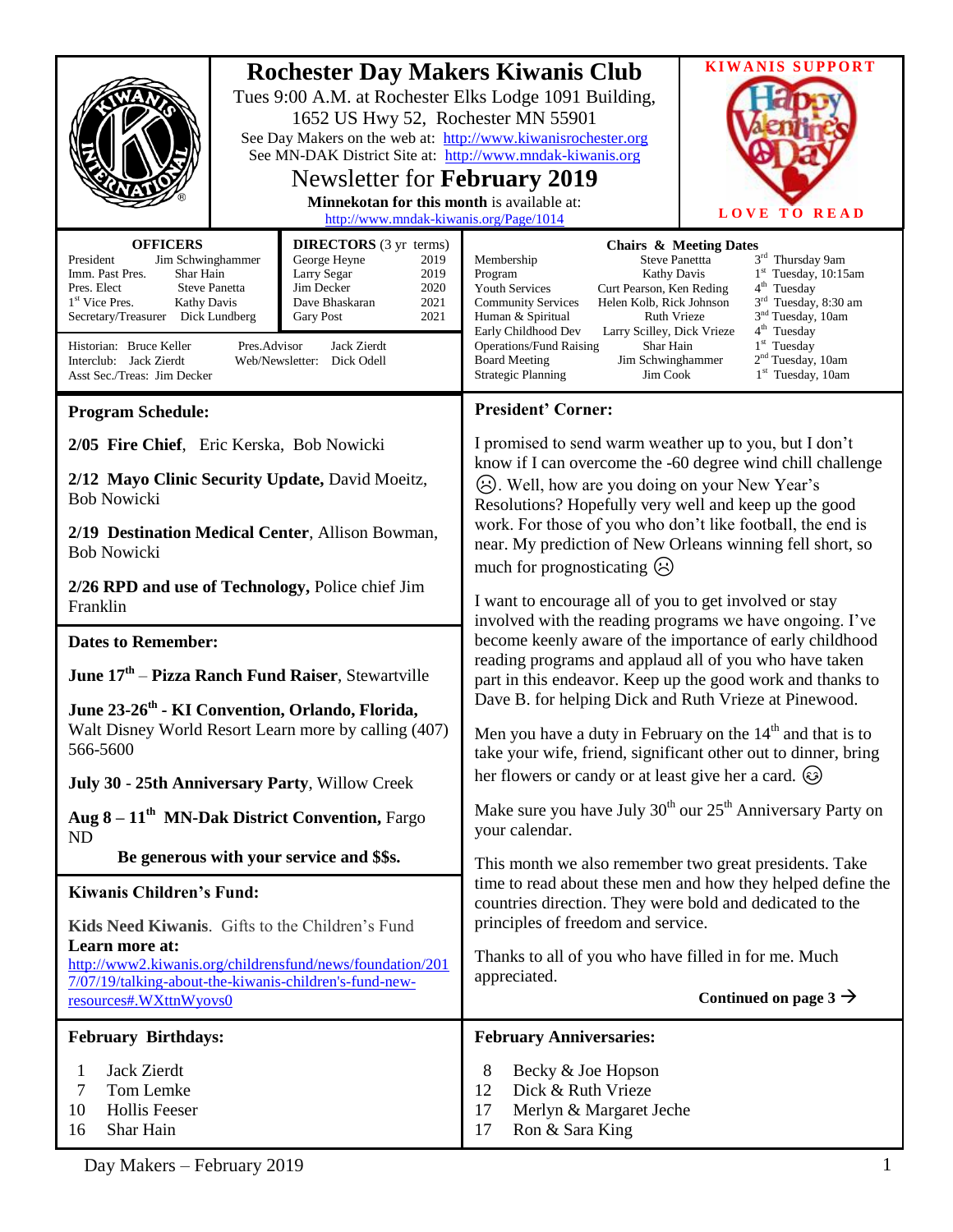#### **Secretary/Treasurer's Report – 01/15/2019**

| <b>Bank Balance 12/31/2018:</b> | \$14,412.51            |
|---------------------------------|------------------------|
| Bike Repair Fund:               | 34.30<br>SS.           |
| <b>Charitable Account</b>       | \$4,220.43             |
| Administrative Fund:            | 29.43<br>$\mathcal{S}$ |
| Service Fund:                   | \$10,128.35            |

**December Service Hour Statistics:** 880 hours by 34 members, 59% Participation.

#### **January Board Meeting Summary**

The board discussed a Rochester School District initiative to pursue a grant, which would assist homeless families that have children attending our schools. The Youth Committee will follow up.

g

The membership committee met with the executives at Shorewood, and will meet with them again with a PowerPoint presentation. We may have an off-site club meeting there in 2Q19.

Pizza Ranch Fundraisers are now scheduled on 6/17 and 9/9.

Jack Zierdt is heading up our club's Food for Kids project this year. The deadline for donations is March  $29<sup>th</sup>$ .

The board discussed the issue of inactive members, what to do? Lt. Governor Randy's e-mail agenda, for tonight's Division 7 meeting, has the following statement: "A best practice is to have two Membership Chairs, one to drive recruiting for new members, and another to drive mentorship efforts for retaining existing membership." The membership committee will address this issue.

# **COMMITTEE REPORTS**

**Community Service-**Channel One is looking for volunteers for the Mac & Cheese Food Drive at Hy-Vee on January 26 & 27. Rick Johnson will get more information. The committee was very busy/active during the holiday season. More volunteers are needed.

**Human& Spiritual Values-**Judy Zierdt is temporarily sending cards to inactive members while Ruth Vrieze is not available.

**Membership-**The committee has changed their meeting location to Charlie's,

**Continued next column** 

#### **Secy/Treas Report: (Continued)**

**Operations/Social Media/Web Site/Fund Raising-**Scheduled to meet on January 22, after the club meeting.

**Program-**Programs are scheduled through the end of March.

**Public Relations-**This committee needs a chairperson. The board needs to make a decision on doing an entry in the Rochester Fest Parade this year.

**Strategic Planning-**The committee will meet later in January.

 **Richard E. Lundberg**, Secretary

#### **Channel One – Mile of Mac and Cheese:**

On the weekend of Jan.  $26<sup>th</sup>$  and  $27<sup>th</sup>$  Channel One with the help of the four Hy-Vee stores in Rochester and in conjunction with Rochester Winterfest worked to get donations of a mile of "mac and cheese" food boxes.

Several members from our club participated by explaining to people the goal. They could purchase boxes, take them to the check-out and deposit them in the store entryway.

Helen Kolb did the math and determined that each location would need 1125 boxes donated per day.

It was gratifying to see the number of people willing to help. We will have Channel One speaking at an upcoming meeting and we will find out the final success of the weekend event.

#### **Richard Johnson**

# **KI Children's Fund**: Charity Navigator Rating

Kiwanis Children's Fund earns highest rating from Charity Navigator - Jan 09, 2019 Article

The Children's Fund has been awarded three or four stars for seven consecutive years, with the most recent 4-star rating being given in 2015.



Read more about Kiwanis Children's Fund and Charity Navigator Four Star Charity Rating at:

[http://www2.kiwanis.org/childrensfund/news/foundation/2019/0](http://www2.kiwanis.org/childrensfund/news/foundation/2019/01/09/kiwanis-children-s-fund-earns-highest-rating-from-charity-navigator?_zs=6pPge1&_zl=k3lT5#.XFIst_ZFyas) [1/09/kiwanis-children-s-fund-earns-highest-rating-from-charity](http://www2.kiwanis.org/childrensfund/news/foundation/2019/01/09/kiwanis-children-s-fund-earns-highest-rating-from-charity-navigator?_zs=6pPge1&_zl=k3lT5#.XFIst_ZFyas)[navigator?\\_zs=6pPge1&\\_zl=k3lT5#.XFIst\\_ZFyas](http://www2.kiwanis.org/childrensfund/news/foundation/2019/01/09/kiwanis-children-s-fund-earns-highest-rating-from-charity-navigator?_zs=6pPge1&_zl=k3lT5#.XFIst_ZFyas)

**Dick Odell**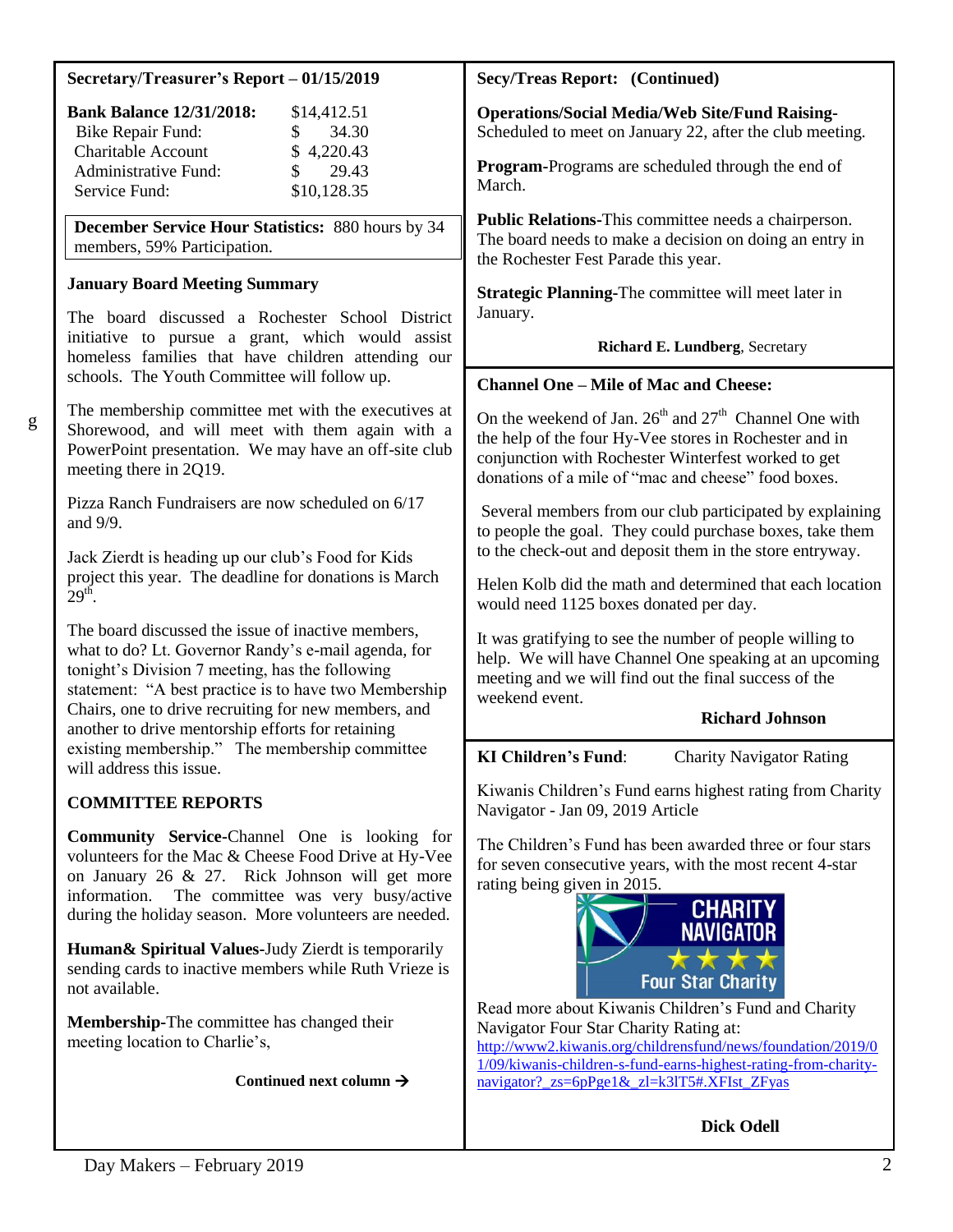Quotes attributed to Abraham Lincoln showing his wisdom and humor:

- "Better to remain silent and be thought a fool than to speak out and remove all doubt." --President Abraham Lincoln
- "If I were two-faced, would I be wearing this one?" --President Abraham Lincoln
- "I am a firm believer in the people. If given the truth, they can be depended upon to meet any national crisis. The great point is to bring them the real facts, and beer." --President Abraham Lincoln
- "Well, I wish some of you would tell me the brand of whiskey that Grant drinks. I would like to send a barrel of it to my other generals." -- President Abraham Lincoln
- "As I would not be a slave, so I would not be a master. This expresses my idea of democracy." -- President Abraham Lincoln

For the sake of brevity, your homework assignment is to find quotes from George Washington.

> **Jim Schwinghammer**, President 2018-2019

# **Kiwanis Hockey Festival 2018: Fund Raising**

On behalf of the Hockey Festival Committee, Bob Nowicki presented a check for \$1000 to our Day Makers Service Budget. This donation was from "hold back funds" from the 2017 Hockey Festival, which was not needed for the successful execution of the 2018 Hockey Festival. Additional funds from the 2018 event are expected later this winter as all bills are paid, etc.

#### **Kiwanis Hockey Festival Web Site:** <http://kiwanisrochester.org/hockey>

Many thanks to all Kiwanians who help make the 2018 Hockey Festival a fun and productive fund raising event this year.

#### **Dick Odell**

#### **Space Available For:**

- Membership
- Youth Services
- Human & Spiritual
- Early Childhood Dev
- Operations/Fund Raising
- Strategic Planning

## **Kiwanis Day Makers Christmas Party:**

No extra room was available in Dec/Jan Newsletters so here are the photos from our Day Makers Dec 2018 Christmas Party.

Carolyn and George Heyne Handbells Duet…



Christmas carols with hand chimes for fun….



Wonderful tasty treats for all…



Door prizes for some lucky special people…



And a good time was had by all ! **Dick Odell**